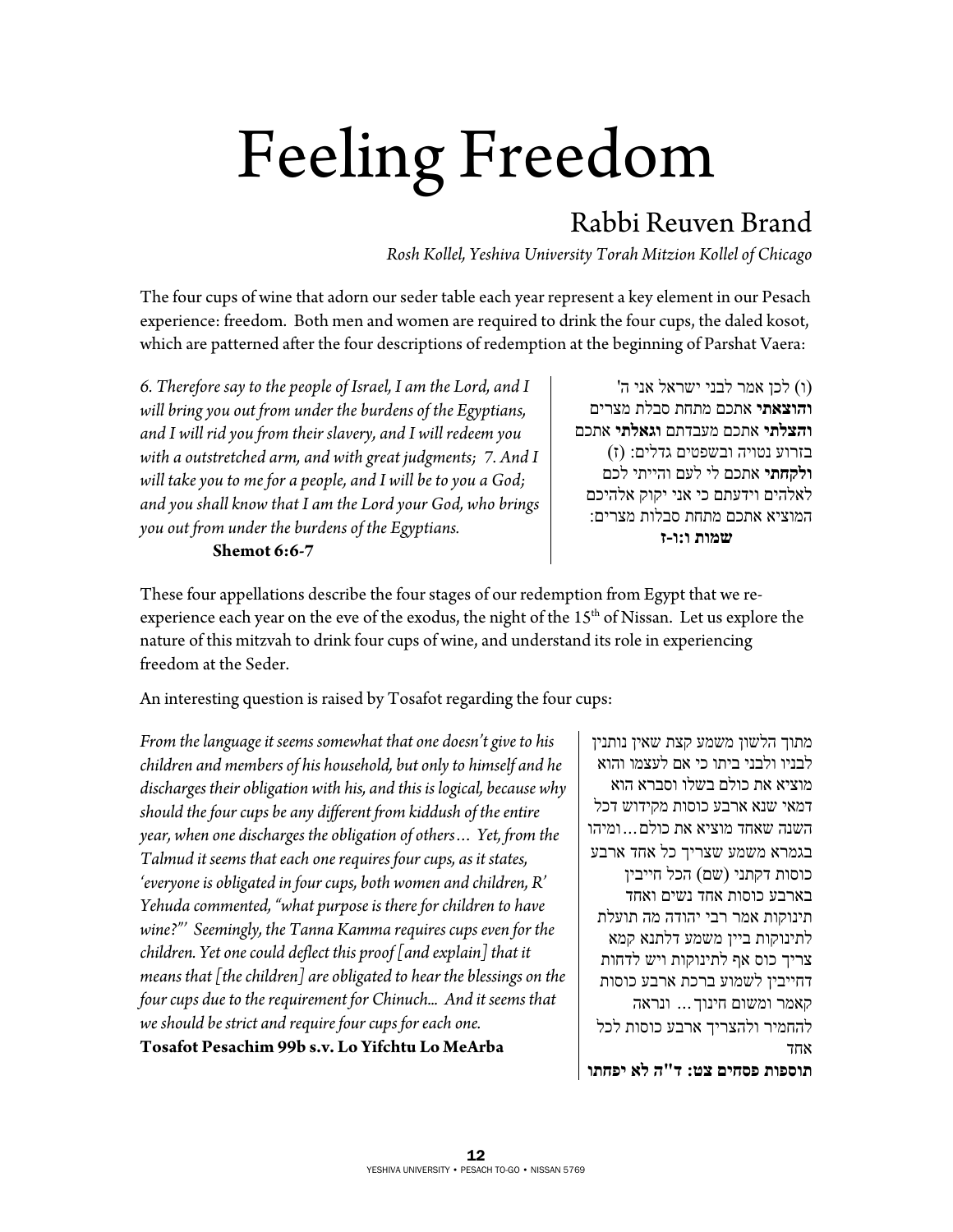Tosafot wonders whether each person present at the table must drink their own four cups of wine. Perhaps it is sufficient to have one member of the Seder drink the cups at the appropriate junctures in the Haggadah and discharge the obligation of all those present at the table, as is our practice at kiddush every Shabbat, when one person recites kiddush for all the rest present. According to this view, the rest of the participants in the Seder would not be required to drink at all, just as those who listen to kiddush on Shabbat are not obligated to drink from the kiddush cup. Tosafot concludes that one should be stringent and require each person at the table to drink his or her own four cups of wine.

Upon reflection, the source of Tosafot's dilemma is unclear. What unresolved issue would determine whether each person must drink their own cups, and why did Tosafot rule that we must do so? Perhaps an exploration of the Rambam's opinion regarding the four cups can shed light on this question within Tosafot. Regarding the four cups, the Rambam codifies a unique law:

*If he drank these four cups from wine that was not diluted, he fulfilled the obligation of four cups, but did not fulfill the obligation of freedom; if he drank four cups of diluted wine at one time, he fulfilled the obligation of freedom, but did not fulfill the obligation of four cups.* 

שתה ארבעה כוסות אלו מיין שאינו מזוג יצא ידי ארבעה כוסות ולא יצא ידי חירות, שתה ארבעה כוסות מזוגין בבת אחת יצא ידי חירות ולא יצא ידי ארבעה כוסות **רמב"ם הלכות חמץ ומצה ז:ט** 

## **Rambam Hilchot Chametz Umatzah 7:9**

 $\overline{a}$ 

Rabbi Yitzchak Zev Halevi Soloveitchik (1886-1959), known as the Brisker Rav, notes that this passage is highly unusual. The Talmud teaches that if one drank the four cups in immediate succession one does not fulfill the Mitzvah, yet the Rambam indicates that in such a case the individual would, in fact, have fulfilled the Mitzvah on some level- a fulfillment of "freedom". Similarly, if one drank four cups in their proper order, but the wine was undiluted and unfit for use, according to the Rambam, one would still have fulfilled the Mitzvah on some level- a fulfillment of "four cups". The Brisker Rav demonstrates that according to the Rambam, there are two distinct aspects of the mitzvah of daled kosot: cheirut (freedom) and the order of four cups according to the Haggadah. The first aspect is reflected by drinking fine wine which demonstrates freedom, while the second simply requires that four berachot be arranged and recites according to four cups of wine in the haggadah. Each of these elements has its own distinct role in the mitzvah of daled kosot; hence, the Rambam suggests that one can fulfill one part of the mitzvah without the other.

Perhaps Tosafot concurs with the Rambam's analysis and understands that there are two aspects to the mitzvah, the drinking, which displays freedom, and the arrangement of the cups, the fulfillment of four cups. However, Tosafot is unsure as to which of these elements represents the basic, fundamental character of the mitzvah. This question may determine whether each person must drink the four cups or one could fulfill the mitzvah via the leader of the seder drinking the wine, as we will explore.<sup>16</sup>

<sup>&</sup>lt;sup>16</sup> The Brisker Rav does not follow this approach and assumes that the Rambam and Tosafot disagree. However, this analysis of Tosafot is based on a lecture by Rabbi Zalman Nechemia Goldberg, shlit"a, written and published by Rabbi Aryeh Korn in *Or Hamoadim*, pp.69-78.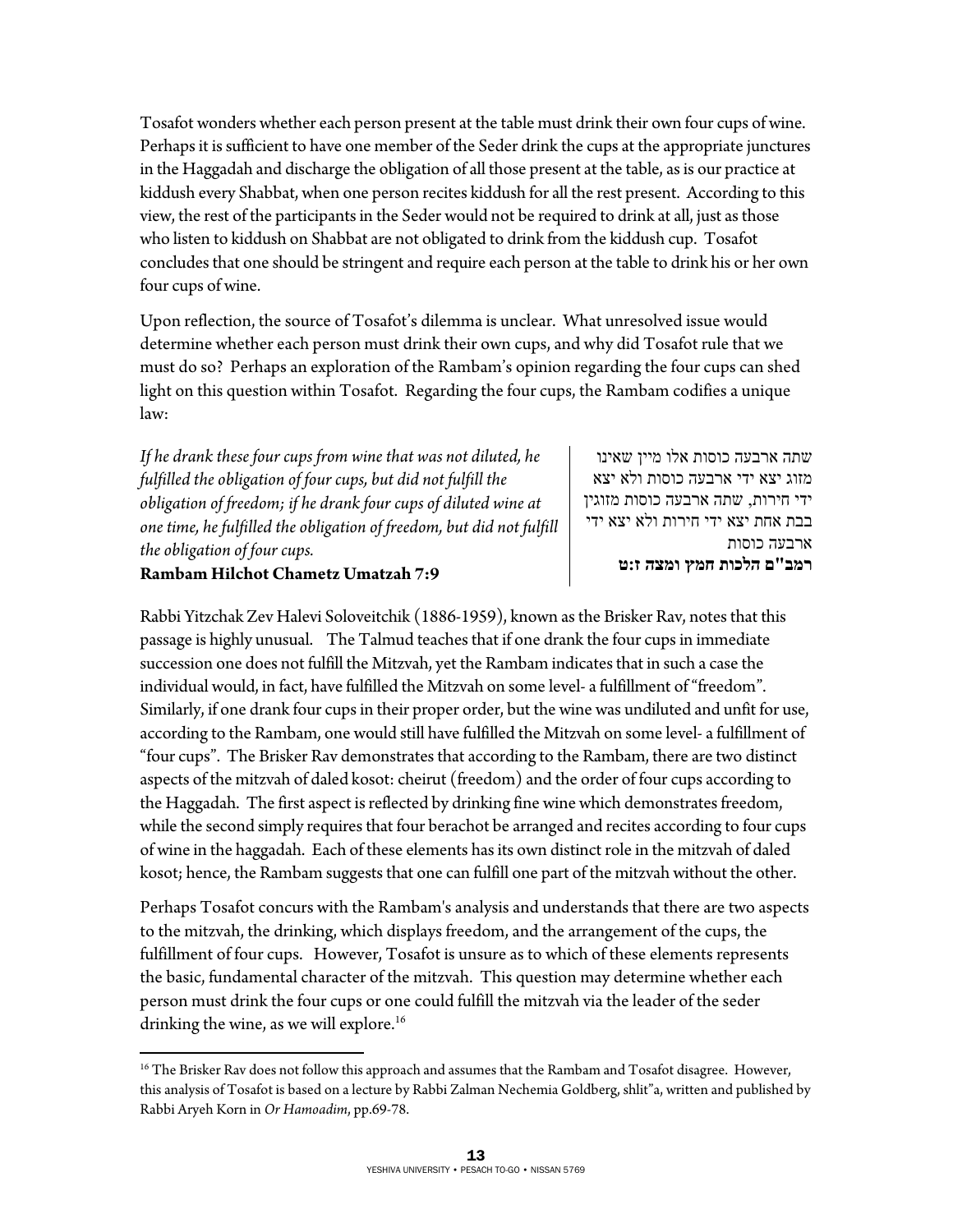The second aspect of daled kosot, the arrangement of the four berachot on four cups, is a recitation, similar to kiddush, in which listeners can fulfill their obligation simply by hearing the kiddush. This principle of equating listening to reciting is known as shomeah k'oneh, and it has drawn extensive attention in halachic literature. However, this notion is limited to a recitation but would not apply to an action, like drinking the wine, the first aspect of daled kosot. Enabling one to fulfill an action, a maaseh mitzvah, via someone else invokes a different principle, the rule of shlichut- agency- which allows someone else to act on my behalf and discharge my obligation.

Rabbi Aryeh Leib Hakohen Heller (1745-1813), in the Ketzot Hachoshen, his classic commentary on the Shulchan Aruch (Choshen Mishpat 182:1), defines the parameters of this key halachic concept based on the words of the Tosafot Rid (R'Yeshaya D'Trani,  $12^{th}$ - $13^{th}$  c.):

*There are those who ask, if so, then for all mitzvot, agency should work and a person could say to his friend, sit in the succah for me, put on tefillin for me. And it is not so, for any mitzvah that the Torah requires one to do with his body, how can he fulfill this via an agent and [the sender] will do nothing?*  **Tosafot Rid, Kiddushin 42b** 

יש מקשים א"כ לכל דבר מצוה יועיל השליח ויאמר אדם לחבירו שב בסוכה בעבורי הנח תפילין בעבורי. ולאו מילתא היא שהמצוה שחייבו המקום לעשות בגופו האיך יפטר הוא על ידי שלוחו והוא לא יעשה כלום.  **תוספות רי"ד קידושין מב:** 

The Ketzot Hachoshen explains that any mitzvah whose fulfillment is in one's body would not be subject to the laws of shlichut, because shlichut does not transform the agent into the person of the sender. Only for those mitzvot that require an action can we invoke Shlichut because the action itself can be attributed to the sender. For example, one could have an agent put tefillin on his arm, as the action of putting on tefillin can be delegated to an agent. However, one could not fulfill the mitzvah of tefillin by putting tefillin on the arm of a shaliach because shlichut cannot relate to the body of the sender.

The aspect of daled kosot which requires drinking the wine to express freedom is clearly not subject to the principle of shlichut. A sense of emancipation demonstrated by enjoying a beverage cannot be transferred as it is a personal experience, not a detached action. Tosafot wonders whether the core of daled kosot is the recital of berachot that would be subject to fulfillment by listening, and the actual drinking is an ancillary aspect, or is the drinking, the experience of freedom, the key element, which could not transfer. Tosafot concludes that the basic character of the mitzvah of the four cups is the experience of freedom, and hence, each person must drink his or her own four cups.

This notion of freedom as the key to the mitzvah of the daled kosot is a central motif in the entire seder experience. In the Haggadah, we note that each year we are obligated to see ourselves as if we were freed from Egypt. The Rambam adds that we must not only experience but also demonstrate this freedom of the Exodus:

*In every generation a person is obligated to show himself as if he himself left right now from the servitude in Egypt,* 

בכל דור ודור חייב אדם להראות את עצמו כאילו הוא בעצמו יצא עתה משעבוד מצרים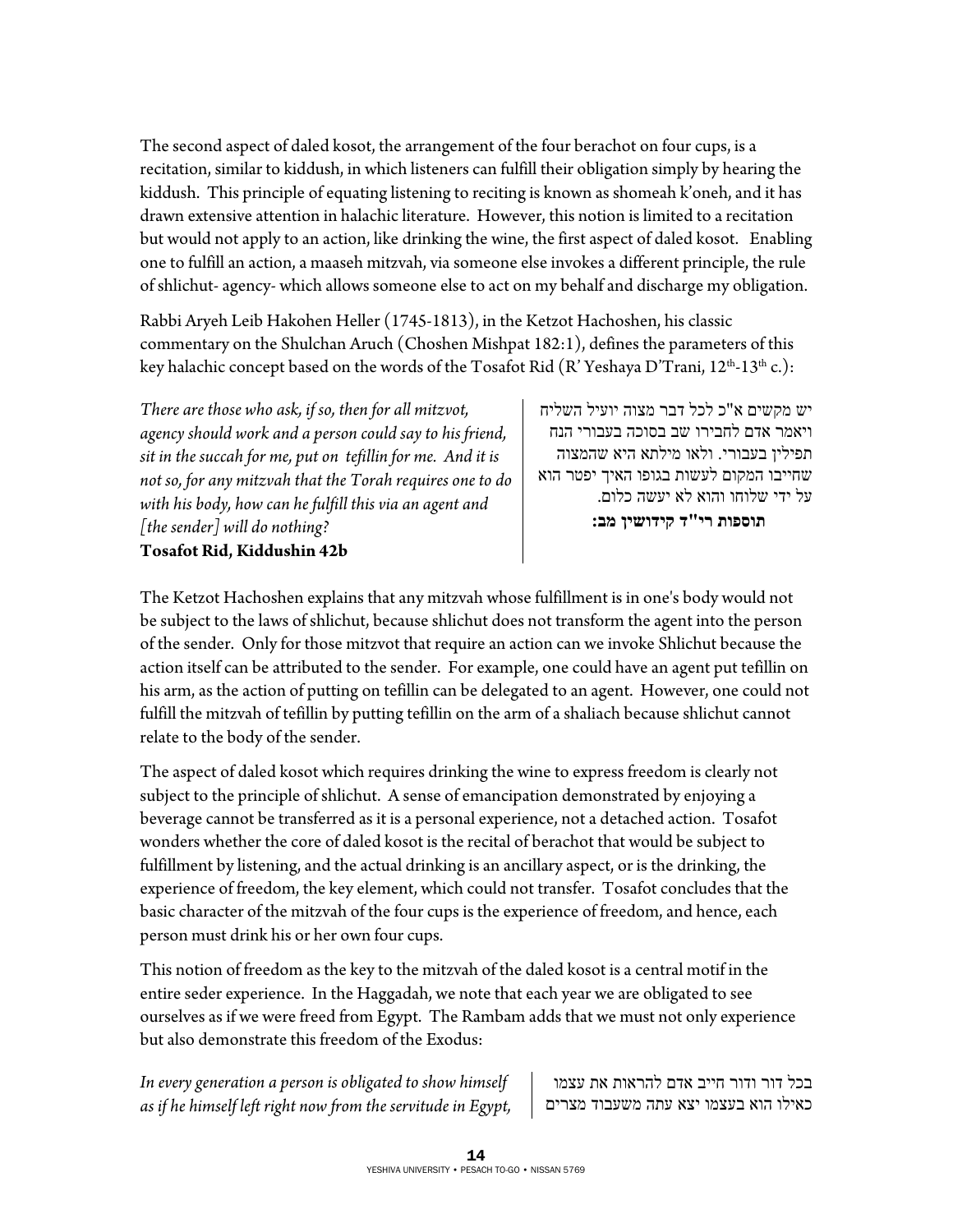This, the Rambam adds, is the source for our custom to lean while eating and drinking at the Seder:

| <b>Rambam Chametz U Matzah 7:7</b>                          | רמב"ם הלכות חמץ ומצה ז:ז         |
|-------------------------------------------------------------|----------------------------------|
| and drink and recline in the manner of freedom.             | לאכול ולשתות והוא מיסב דרך חירות |
| Therefore, when a person feasts on this night, one must eat | לפיכך כשסועד אדם בלילה הזה צריך  |

The mishna in Pirkei Avot adds a fascinating insight into the notion of freedom.

*"Engraved on the tablets." Do not read it engraved, rather, emancipated as there is no free person other than one who studies Torah.*  **Avot 6:2** 

חרות על הלוחות אל תקרא חרות אלא חירות שאין לך בן חורין אלא מי שעוסק בתלמוד תורה  **משנה אבות ו:ב**

On the surface, this mishna is difficult to comprehend. What does emancipation have to do with the study of Torah? How does this verse demonstrate the principle that the mishna taught? Rabbi Aharon Soloveitchik (1917- 2001) describes the Jewish notion of freedom in his book, *Logic of the Heart, Logic of the Mind* (pp.138-139):

The common understanding of freedom translates into the Hebrew term cheirus haguf, freedom of the body. The Torah, however, teaches and demands a higher level of liberty, namely, cheirus hanefesh, freedom of the soul. One who has attained cheirus haguf, although no longer subject to the will of others, is still enslaved by passions, whims and desires. On a physical level, one is only as free as one's addictions allow; is such a person truly liberated? The Torah, on the other hand, in cultivating cheirus hanefesh, commands discipline and self-control on a physical and intellectual level, which paradoxically nourishes freedom of the soul.

This teaches that one who drifts in the winds of societal fads is not truly emancipated. He is a slave to the trends and attitudes that surround him. In contrast, one who is connected to his inner soul is truly free.

The notion that freedom of the soul is true freedom can be understood with an idea of Rabbi Avraham Yitzchak Hakohen Kook (1865-1935). He observed that true freedom is the ability to connect to and experience one's self. A slave lacks freedom because he is inhibited from pursuing his personal calling, his unique destiny. In this light, emancipation is not a physical concept; it is a mindset. While in Egypt, the Jews were enslaved not only because of their physical labor, but in the way that they were not able to connect to themselves, to their heritage and their essence. The Egyptian exile shackled the Jewish people spiritually and they were unable to pursue their destiny. They were so broken, that when Moshe arrived to announce the impending redemption, they were unable to even listen to him.